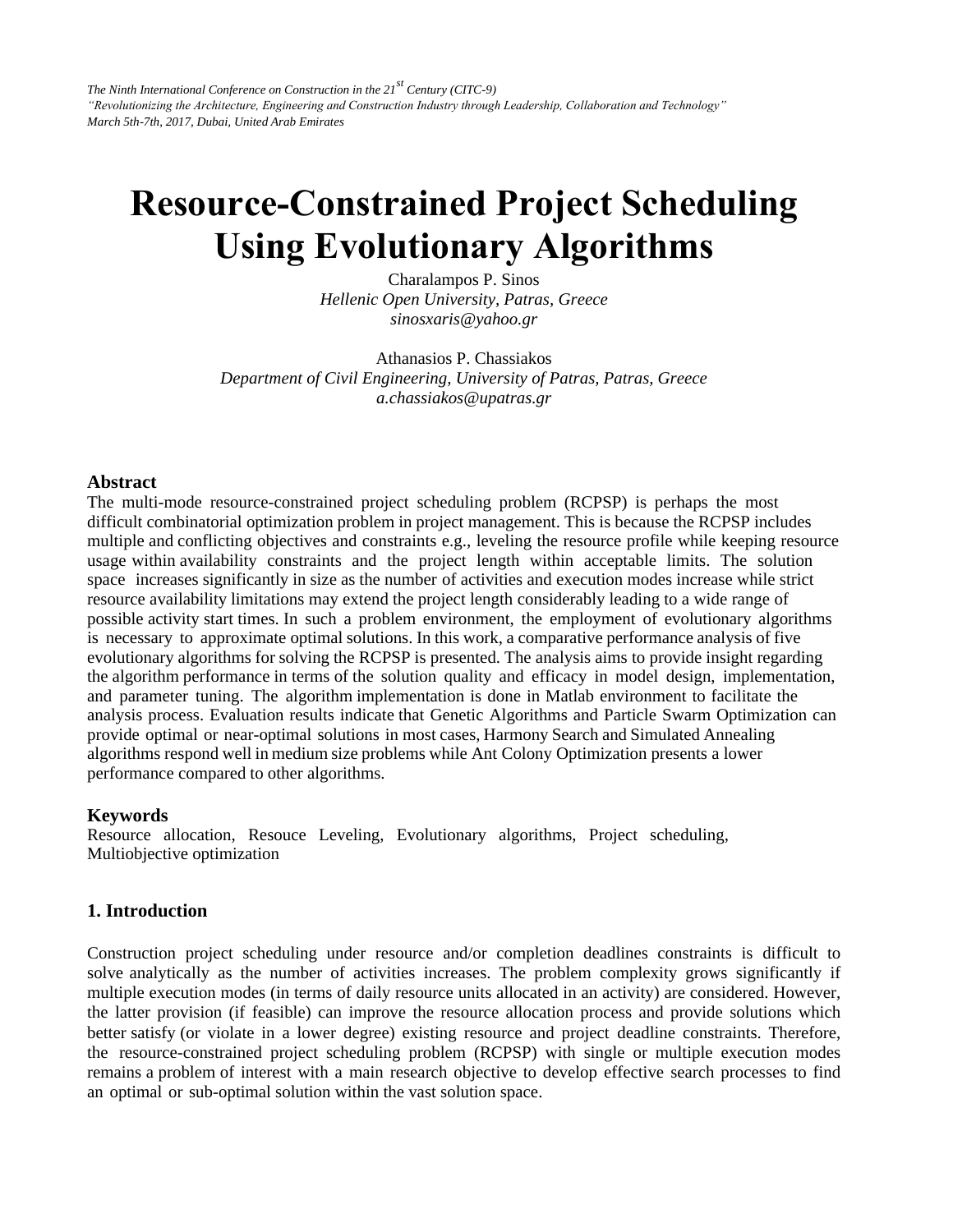Existing research includes a variety of methods which can be categorized as exact methods, heuristic or metaheuristic algorithms. Exact methods, such as linear, integer, dynamic or constrained programming (Menesi and Hegazy, 2014), can produce optimal results but scarcely for problems with a wide exploration field. Besides, exact methods are more efficient for continuous problems while project scheduling is a rather discrete problem with scattered nature of results, meaning that two slightly different solutions (schedules) may have considerably different resource allocation profile.

Heuristic approaches, such as branch and bound algorithms, initially produce a list of solutions and then choose someone close to the near -optimal solution while discarding out of bounds solutions. Moukrim, et al. (2015) used a branch and price algorithm with activity preemptiveness to solve the RSPSP for project makespan minimization. The problem with such methods is that there is no universal bounding algorithm working for all problems. According to Kolisch and Drexl (1997), heuristic solution approaches fail to generate feasible solutions when problems become highly resource-constrained.

Metaheuristics are especially suitable when approximate solutions are acceptable, in case that the global optimum is either unknown or computationally expensive to obtain (Warren Liao et al., 2011). Metaheuristic techniques, such as evolutionary algorithms, are stochastic processes that mimic the physical - biological behavior and the evolution of species. The common idea of evolutionary algorithms is that they iteratively search for a near optimum solution producing improved solutions with the process evolution. Evolutionary algorithms have been widely used for the exploration of near optimum solutions in multi -objective RCPSP (Warren Liao et al., 2011, Kaiafa and Chassiakos, 2015). Researchers use multiple types of resources (Zhang, 2012, Menesi and Hegazy, 2014), renewable or non-renewable (Peteghem and Vanhoucke, 2008, Pérez, et al., 2014) in order to create more realistic conditions, and in some studies the resource constraint level is variable according to the resource needs in the construction phases (Kang, et al., 2015). Other researchers use hybrid schemes, taking advantage of two or more algorithms, or using an evolutionary algorithm in combination to another technique. In this direction, Orouji et al. (2014) used a hybrid PSO and shuffled frog leaping algorithm to solve the RCPSP. Compared to other methods, evolutionary algorithms are more flexible to be programmed with execution of multiple types of activities in order to produce solutions with more flattened resource profile and satisfying the resource mobilization plan as well.

In this work, a comparative performance analysis of five evolutionary algorithms in solving the RCPSP is presented. The experimentation aims to provide insight not only regarding the algorithm performance in terms of the solution quality but also in terms of robustness and user friendliness in model design, implementation, and parameter tuning.

## **2. Proposed model**

The objective function of the proposed model represents the total cost integrating all optimization objectives. The (generally conflicting) objectives are to finish the project as soon as possible, within the resource availability and project deadline (if any), and to let the resource histogram be as leveled as possible in time. Unit cost values are used that represent the "weight" of each objective and the "degree of hardness" of each constraint in a specific problem. In particular, the total cost consists of the following items:

 $\Box$  The direct project cost representing the expenditures for all resources required for project execution.

 $\Box$  The indirect cost (general project expenses) which is proportional to the project duration.

 $\Box$  The cost of exceedance a given project deadline which valuates the consequences of delaying the project beyond the deadline.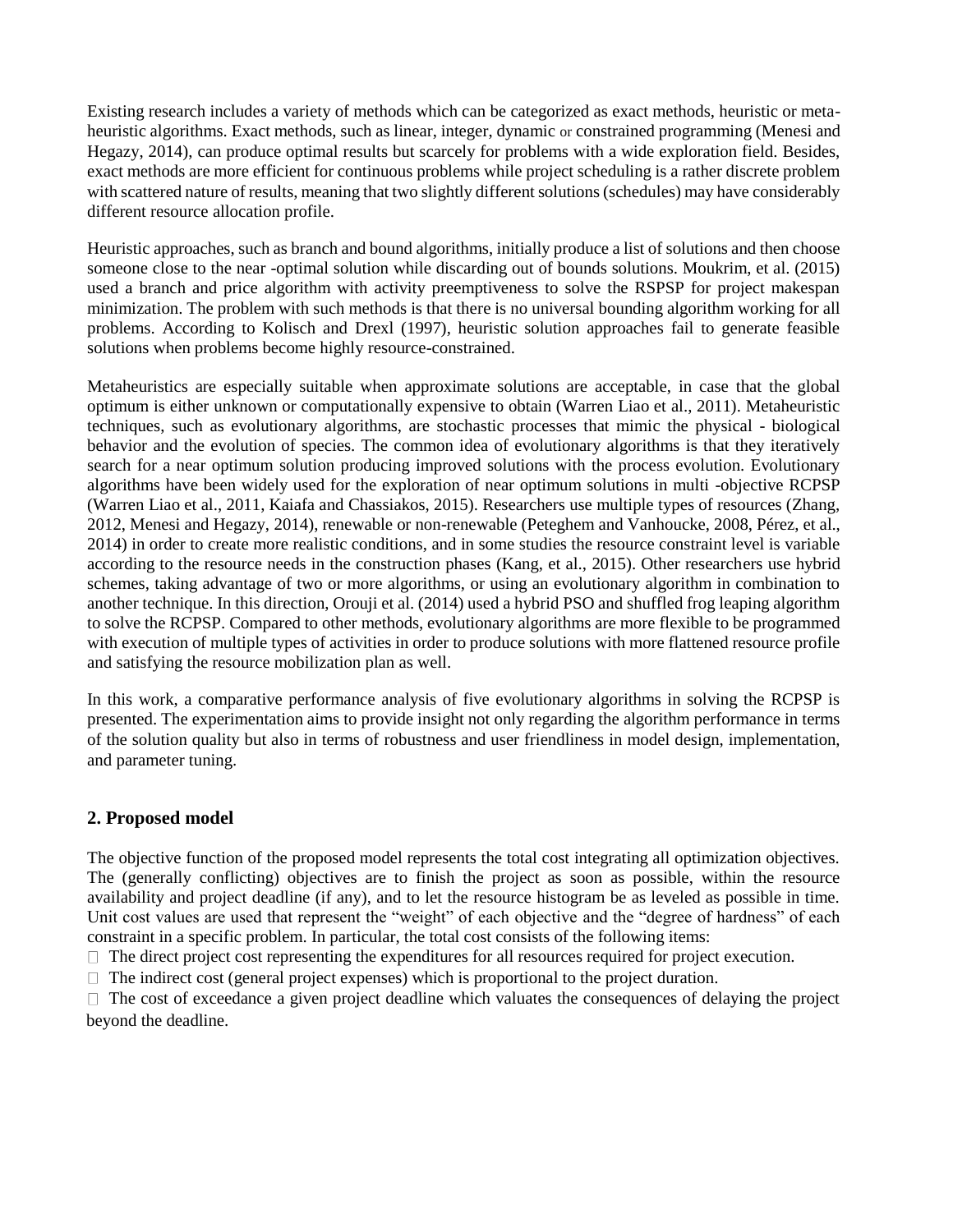$\Box$  The cost of exceeding the daily resource availability threshold which represents the cost required for recruiting additional resources to the construction site.

 $\Box$  The cost associated with resource usage fluctuations in time which accounts for the cost for moving in and out resources or the cost for keeping resources idle in the construction site.

The analysis includes two types of activity resource adjustments. In the first, a single execution mode is considered indicting that each activity will be executed in a specific way, i.e., at a certain resource rate and duration. The optimization is then done only by rescheduling activities according to their precedence relations. In the second case, multiple execution alternatives are considered following a trade-off between resource rate and activity duration (with the total effort to remain unchanged).

Five types of evolutionary algorithms were implemented and tested with regard to the above problem, namely Genetic Algorithm (GA), Ant Colony Optimization (ACO), Particle Swarm Optimization (PSO), Simulated Annealing (SA), and Harmony Search (HS). All algorithms were programmed in Matlab to facilitate model development and tuning, parameter setting, and sensitivity analysis of the produced solutions. All algorithms have in common an iterative procedure with an amount of carriers (chromosomes, ants, particles, harmonies etc) starting from random initial solutions to a set of final solutions with lower cost for the objective function. A solution represents a project schedule which is set either by the activity start times or by the slack of each activity from its predecessors. When alternative execution modes are considered, a duration for each activity is chosen among feasible alternatives (activity resources then vary reciprocally to activity duration) and used as an additional input for the schedule and resource histogram development.

## **3. An application case study**

A project with eight activities is considered for an indicative case study with project data presented in Table 1. All activities are supposed to utilize the same type of resource. Figure 1 presents the Gantt chart and the resource graph for the early start project schedule. The project duration is 15 days and the maximum resource requirement is 10 units.

| Activity | Predecessor | Duration | Resource # | Activity | Predecessor | Duration | Resource # |
|----------|-------------|----------|------------|----------|-------------|----------|------------|
|          |             |          |            |          |             |          |            |
|          |             |          |            |          |             |          |            |
|          |             |          |            |          |             |          |            |
|          |             |          |            |          |             |          |            |

**Table 1: Project data for the application example**

A number of scenarios representing different priorities and constraints are evaluated as indicated in Table 2. Case 1 represents the initial project schedule with the earliest start of activities. Case 2 provides the result of the optimization from resource allocation without exceeding the normal project duration (i.e., within available slacks). This is obtained by assigning a high cost value for each day the project is delayed beyond 15 days. Cases 3 and 4 introduce a resource constraint of 4 units per day and this is modeled by a high cost rate for exceeding this limit compared to other costs. In Case 3 each activity is to be executed by the specified number of resources while in Case 4 alternative execution options are considered for each activity based on a trade -off between resource usage and activity durations (so that the total man-hours remain unchanged). For both Cases 3 and 4, a fully leveled resource allocation diagram can be obtained at a project duration of 22 days. Figure 2 indicatively presents the Gantt chart and the resource graph for Case 4.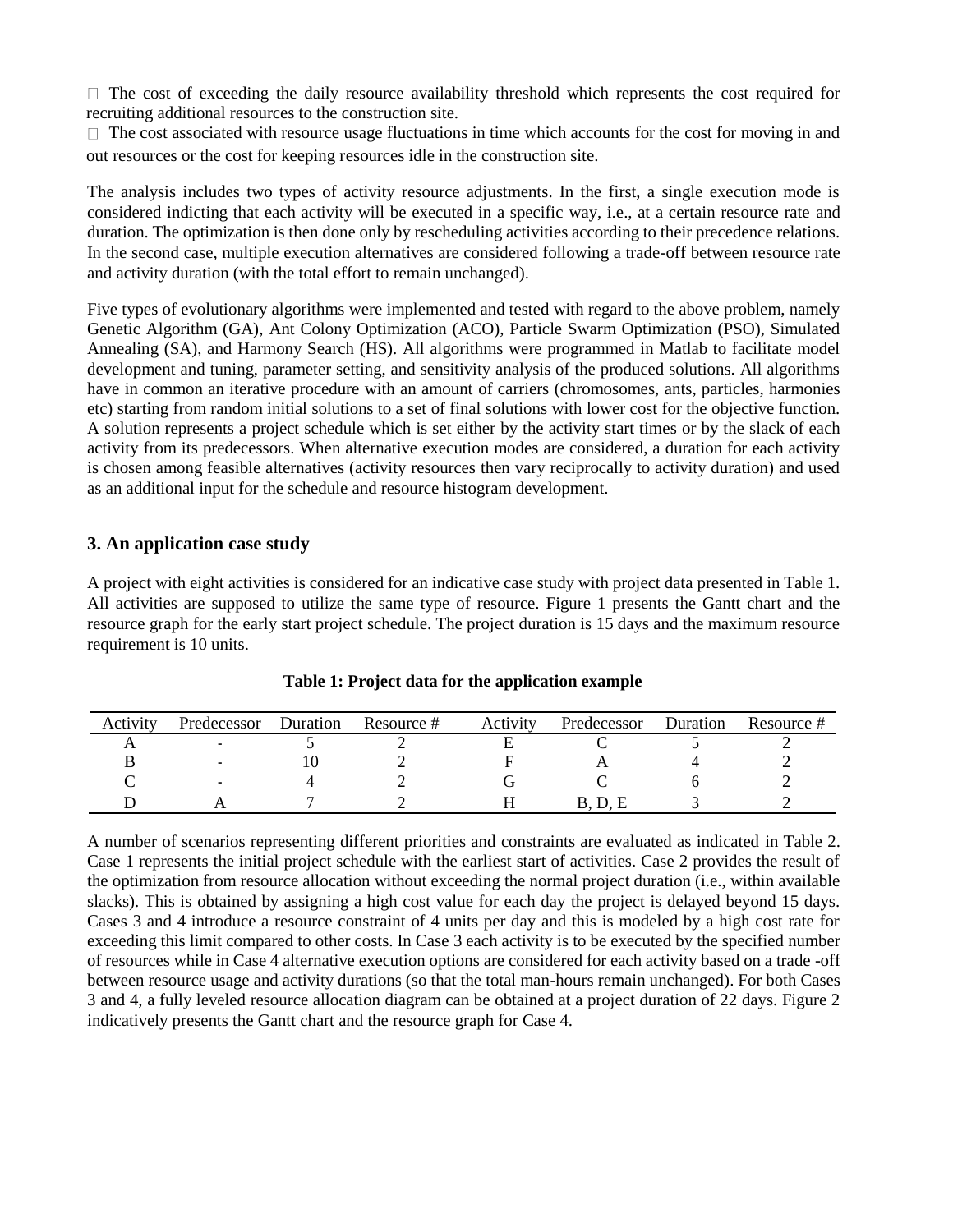|               | Time           |                |                |                |                |                |                |                |        |                |                |                |                |                   |    |
|---------------|----------------|----------------|----------------|----------------|----------------|----------------|----------------|----------------|--------|----------------|----------------|----------------|----------------|-------------------|----|
| Activity      |                | 2              | 3              | 4              | 5              | 6              | π              | 8              | 9      | 10             | 11             | 12             | 13             | 14                | 15 |
| A             | $\overline{2}$ | $\overline{2}$ | $\overline{2}$ | $\overline{2}$ | $\overline{2}$ |                |                |                |        |                |                |                |                |                   |    |
| B             | $\overline{2}$ | $\overline{2}$ | $\overline{2}$ | $\overline{2}$ | $\overline{2}$ | 2              | $\overline{2}$ | $\overline{2}$ | ŋ      | $\overline{2}$ |                |                |                |                   |    |
| $\mathcal{C}$ | $\overline{2}$ | o<br>∠         | $\bigcap$<br>∠ | $\overline{2}$ |                |                |                |                |        |                |                |                |                |                   |    |
| D             |                |                |                |                |                | 2              | $\overline{2}$ | $\overline{2}$ | 2      | $\overline{2}$ | $\overline{2}$ | $\overline{2}$ |                |                   |    |
| E             |                |                |                |                | $\overline{2}$ | $\overline{2}$ | 2              | $\overline{2}$ | റ<br>∠ |                |                |                |                |                   |    |
| F             |                |                |                |                |                | $\overline{2}$ | $\overline{2}$ | $\overline{2}$ | 2      |                |                |                |                |                   |    |
| G             |                |                |                |                | 2              | $\overline{2}$ | $\overline{2}$ | $\overline{2}$ | h<br>∠ | $\overline{2}$ |                |                |                |                   |    |
| H             |                |                |                |                |                |                |                |                |        |                |                |                | $\overline{2}$ | $\overline{2}$    | 2  |
| Total         | 6              | 6              | 6              | 6              | 8              | 10             | 10             | 10             | 10     | 6              | $\overline{2}$ | 2              | $\overline{2}$ | <sup>1</sup><br>∠ | 2  |
|               |                |                |                |                |                |                |                |                |        |                |                |                |                |                   |    |
| 10            |                |                |                |                |                |                |                |                |        |                |                |                |                |                   |    |



**Figure 1. Gantt chart and resource graph for the early start schedule**

|  |  | Table 2. Optimal results for example project under different scenarios |  |
|--|--|------------------------------------------------------------------------|--|
|  |  |                                                                        |  |

|      |                                                                                              |                     |         | Max      |          | Resource Cumulative    |
|------|----------------------------------------------------------------------------------------------|---------------------|---------|----------|----------|------------------------|
| Case | Case description                                                                             | Resource            | Project | resource | standard | resource               |
| no   |                                                                                              | constraint duration |         | usage    |          | deviation fluctuations |
|      | Initial early time schedule                                                                  |                     | 15      | 10       | 3.25     | 12                     |
|      | Resource allocation within available slacks                                                  |                     | 15      | 6        | 0.52     | 2                      |
|      | Resource allocation under resource constraint<br>- no activity duration adjustment permitted | R < 4               | 22      | 4        | $\theta$ | $\theta$               |
|      | 4 Resource allocation under resource constraint –                                            | R <                 |         |          |          |                        |
|      | activity duration adjustment permitted                                                       | 4                   | 22      | 4        |          | 0                      |



**Figure 2. Gantt chart and resource graph for Case 4 scenario**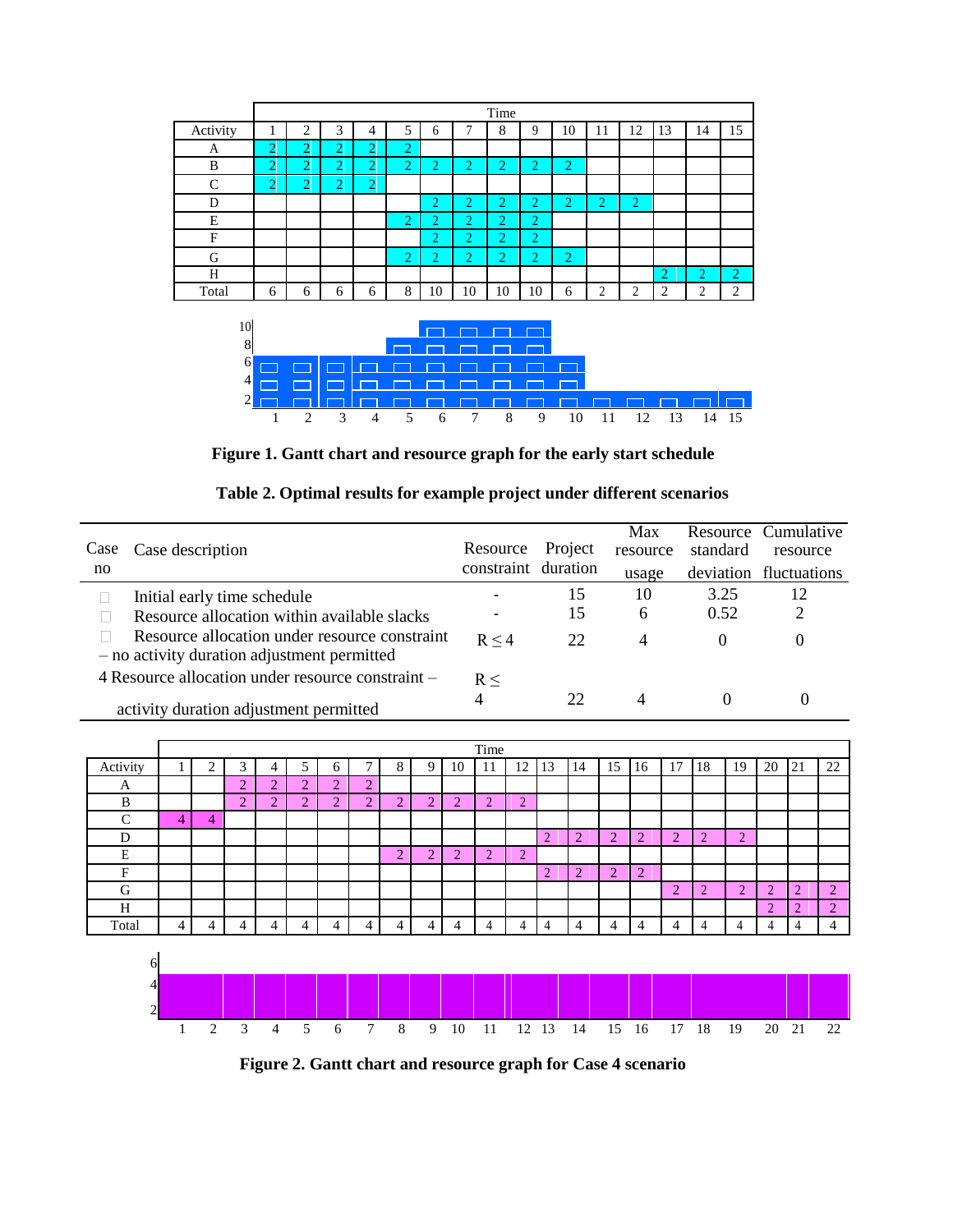The convergence progress for an indicative case is presented in Figure 3. The genetic algorithm applied to Case 3 scenario reached the optimal solution after 140 generations with all chromosomes used. Table 3 summarizes the performance results of the five algorithms with regard to the case study (discussion is provided in the following section).



**Figure 3. Optimization function convergence with genetic algorithm in Case 3 scenario**

| Method              |                       | Case 2   | Case 3           | Case 4            |
|---------------------|-----------------------|----------|------------------|-------------------|
| Genetic Algorithm   | Project cost-duration | 10900-15 | 32000-22         | 32000-22          |
|                     | Simulation time       | 1 sec    | 8 sec            | $240 \text{ sec}$ |
| Ant Colony          | Project cost-duration | 12100-15 | 39100-23         | 62600-29          |
|                     | Simulation time       | 1 sec    | 4 sec            | $10 \text{ sec}$  |
| Particle Swarm      | Project cost-duration | 10900-15 | 32000-22         | 32000-22          |
|                     | Simulation time       | 1 sec    | 2 sec            | $145 \text{ sec}$ |
| Simulated annealing | Project cost-duration | 10900-15 | 32000-22         | 45300-24          |
|                     | Simulation time       | 1 sec    | 3 sec            | $29 \text{ sec}$  |
| Harmony search      | Project cost-duration | 10900-15 | 32000-22         | 48200 - 25        |
|                     | Simulation time       | 1 sec    | $36 \text{ sec}$ | $50 \text{ sec}$  |

**Table 3. Case study evaluation results**

## **4. Discussion and concluding remarks**

On the basis of results presented in Table 3 and from other case studies, the following provisional observations can be made:

The comparison among algorithms in terms of solution effectiveness indicates that GA and PSO algorithms  $\Box$ present higher performance than the rest of the algorithms. On the other side, ACO algorithm seems to have the poorest efficiency among tested algorithms.

Parameter tuning is necessary for improving the algorithm performance. The GA algorithm requires the  $\Box$ least effort for parameter tuning while PSO and ACO algorithms are mostly dependent on proper

parameter settings.